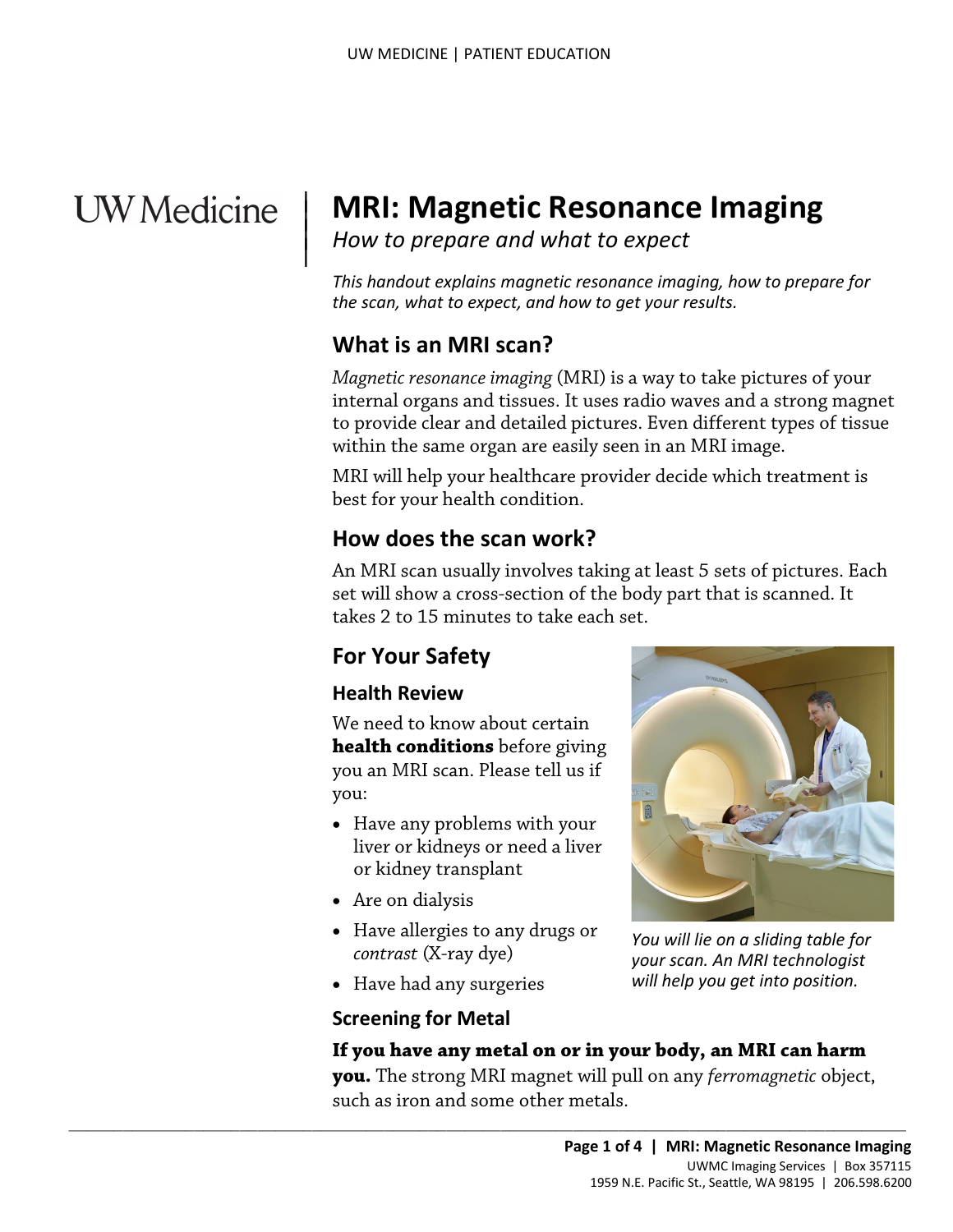This is why we need to know if you have any metal in or on your body before we give you an MRI scan. Even small amounts of metal that will not harm your body can ruin the MRI image.

Please tell MRI staff if you have:

- Aneurysm clips, a heart pacemaker (or artificial heart valve), an implanted port, an infusion catheter (such as Port-o-cath, Infusaport, or Lifeport), an intrauterine device (IUD), any metal plates, clips, pins, screws, or surgical staples, a prosthetic hip, or any implanted metal object in your body
	- Most times, surgical staples, clips, plates, pins, and screws are not a risk during MRI if they have been in place for more than 4 to 6 weeks. If needed, we may do an X-ray to check for metal.
- Tattoos or permanent eyeliner
- Medicine patches
- A bullet or shrapnel in your body
- Ever worked with metal
- Tooth fillings or braces
- Medicine patches<br>
 A bullet or shrapnel in your body<br>
 Ever worked with metal<br>
 Tooth fillings or braces<br>
 Dental work is not usually affected by the MRI, but fillings<br>
and braces may distort pictures of the face or – Dental work is not usually affected by the MRI, but fillings and braces may distort pictures of the face or brain.

## **How do I prepare?**

- • Please talk with your referring provider if you have any concerns about managing pain or anxiety during your MRI scan.
- *Women:* Tell your provider if you are pregnant or breastfeeding, or if there is any chance you could be pregnant.

#### **On the Day of Your Scan**

- • **Remove anything that might contain metal.** This includes:
	- Makeup and nail polish

 $\_$  , and the set of the set of the set of the set of the set of the set of the set of the set of the set of the set of the set of the set of the set of the set of the set of the set of the set of the set of the set of th

- Hairpins
- Jewelry
- Glasses, hearing aids, and any removable dental work
- You must change into a hospital gown before your scan. We will give you a gown when you arrive in the MRI department.
- drug, we will ask you to remove it. • If you have an insulin pump or a patch that delivers any type of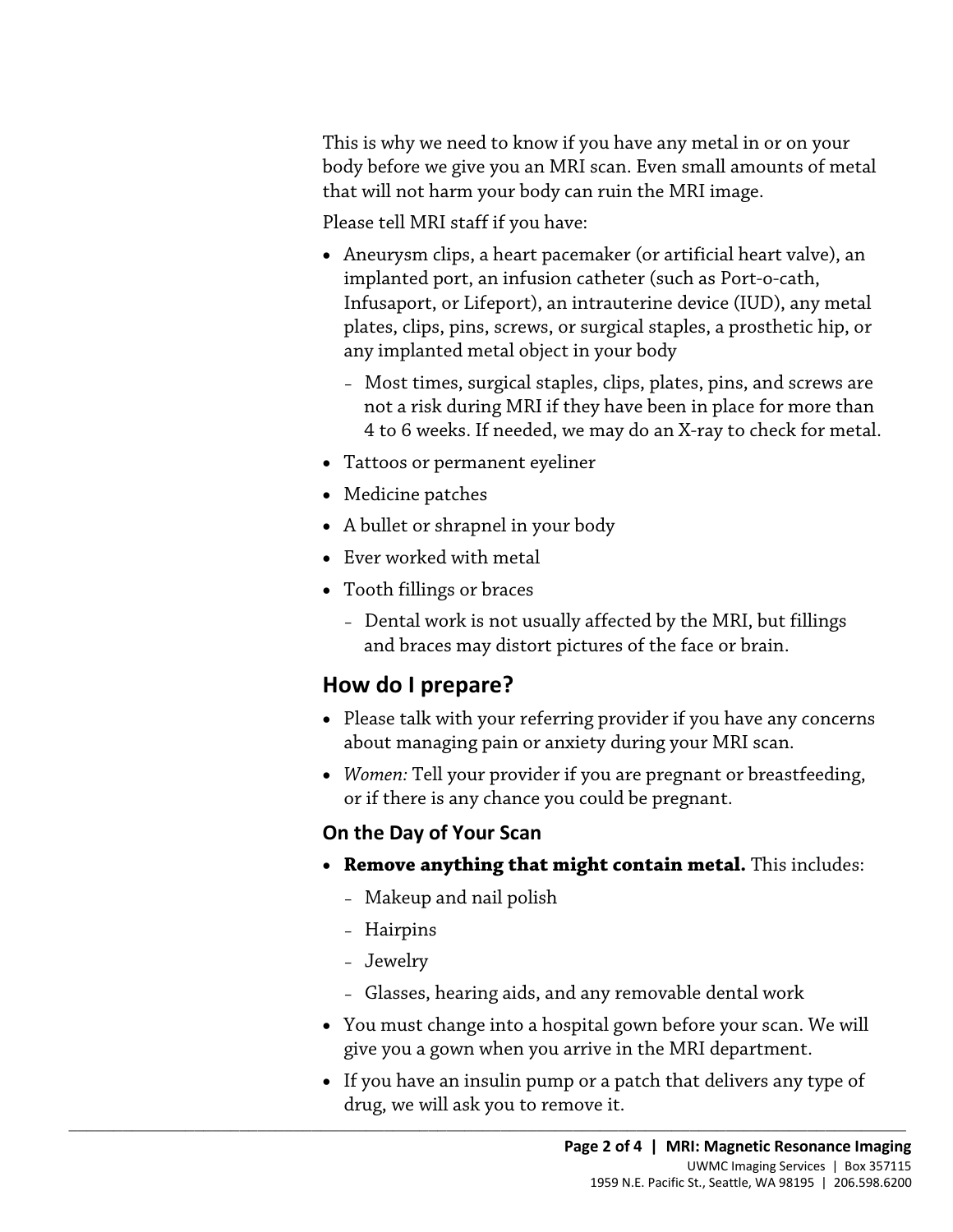• *Women:* Before the scan, tell the technologist if there is any chance you could be pregnant.

## **What happens during the scan?**

- You will lie on a sliding table. The technologist will help you get into position.
- The technologist will slide the table inside the MRI unit and then leave the room to take the MRI pictures.
- You can talk with the technologist at any time using an intercom.
- The entire scan usually takes 15 to 45 minutes. Some studies may take longer.
- • We will ask you to stay very still while the MRI pictures are taken to avoid blurring the images. You will need to hold still for only a few seconds to a few minutes at a time.
- to avoid blurring the images. You will need to hold still for only<br>few seconds to a few minutes at a time.<br>• Sometimes an injection of *contrast* (dye) is given halfway<br>through the scan to make some tissues or blood vessel • Sometimes an injection of *contrast* (dye) is given halfway through the scan to make some tissues or blood vessels easier to see. If you have contrast, it will be injected through an *intravenous* (IV) line in an arm or hand vein.
	- After the scan, you will be asked to wait until the pictures are checked for quality. More pictures will be taken if needed.

## **What will I feel during the MRI scan?**

 $\_$  ,  $\_$  ,  $\_$  ,  $\_$  ,  $\_$  ,  $\_$  ,  $\_$  ,  $\_$  ,  $\_$  ,  $\_$  ,  $\_$  ,  $\_$  ,  $\_$  ,  $\_$  ,  $\_$  ,  $\_$  ,  $\_$  ,  $\_$  ,  $\_$  ,  $\_$  ,  $\_$  ,  $\_$  ,  $\_$  ,  $\_$  ,  $\_$  ,  $\_$  ,  $\_$  ,  $\_$  ,  $\_$  ,  $\_$  ,  $\_$  ,  $\_$  ,  $\_$  ,  $\_$  ,  $\_$  ,  $\_$  ,  $\_$  ,

- MRI does not cause pain.
- Some patients may feel confined or uneasy (*claustrophobic*) when they are inside the MRI unit. Please tell the doctor who referred you for the MRI if you are claustrophobic. You may receive medicine to help you relax.
- • You may feel warmth in the area where the pictures are taken. This is normal. If it bothers you, tell the [technologist.](javascript:glossAry()
- If a contrast injection is needed, you may feel discomfort or coolness at the injection site.
- • You will hear loud tapping or knocking noises during the scan. We will provide earplugs and headphones with music to help block some of these sounds.